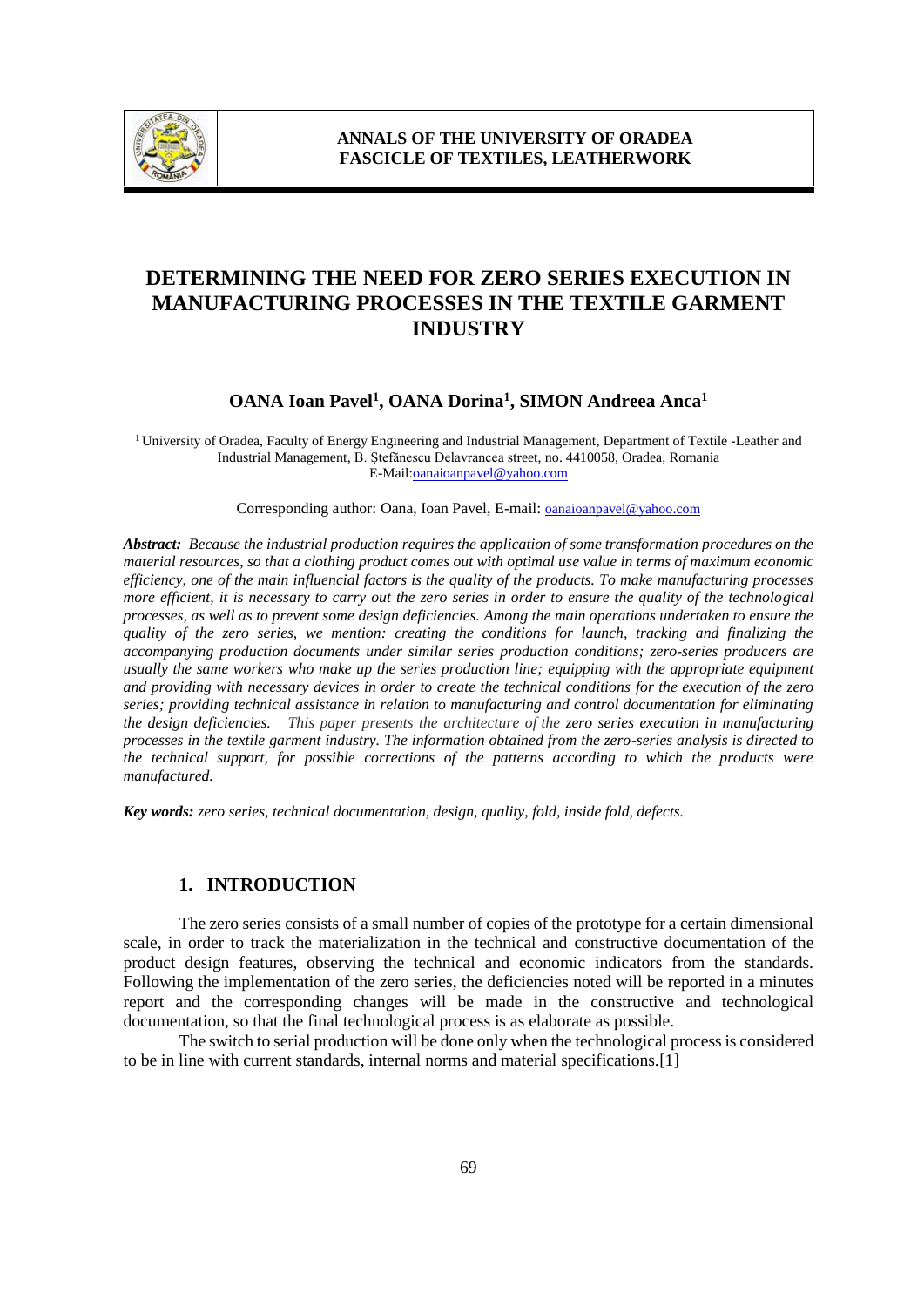

### **2. CONTENT**

#### **2.1. Checking the zero series.**

The systematic review of the products quality that make up the zero series is analyzed by successive samples on the standard body or on the mannequin. The defects noticed on the dressed body in orthostatic position, and those that are highlighted as priority, are the ones of assembly make up of layers of a product, as well as those of the constructive design. The defects resulting from inappropriate technology will only be tracked if they lead to major disruptions in the product acquisition process. If these deficiencies are identified, it will be possible to make adjustments or corrections to the technological process[2].

The defects of structural composition of the layers assembly of a product are characterized by the tendency of rolling the end edges and the small reference marks, some loose or fixed folds may apper with different orientation, on layers, inside or outside, which is due to the inconsistency of the component layers characteristics of a product, or due to incorrect dimensioning of thickness additions.

The constructive defects when dressing are manifested by changing the body position in dynamics, identifying them as follows[3,4]:

• the appearance of folds or plaits, creases with different orientation;

• the change in the state of equilibrium of the final product or some component parts and making it difficult to carry out some natural moves.

From the practical point of view, for zero series the following issues are analyzed:

- positioning the product on the body;
- base material:
- constructive decorative lines.

Following these analyses we compare the concordance between the copies and the standard model (prototype).

1. The folds are a result of over-dimensioning some constructive reference marks. This inconvenience can easily be rectified by recutting the reference mark. Fixed folds occur after underdimensioning the respective reference mark. The fixed folds are oriented on the same direction as the undersized segment that caused them to appear. The folds usually indicate problems of inappropriate layout of the reference parts on the body. The horizontal folds typically occur if the product is too adjusted, above or below a protrusion.

The skirt is a classic example that is stretched in the underbottom area, showing horizontal folds above the hips towards the waist. In the case of some materials, the fixed horizontal folds lead to the destruction of the joint line by slipping the fabric.

In the case of shoulder-support products, the appearance of the fixed back folds is due to the under-dimensioning of the back width or the diameter of the sleeve cut at the back reference mark. This type of defect can be rectified by modifying the rear reference mark as shown in Figure 1.

For undersized reference marks in the transverse direction on the back of the garment, there appear loose vertical folds. This deficiency occurs very often at the back of the jackets, dresses, but they also appear on skirts, trousers or sleeves. Such a flaw is shown in Figure 2.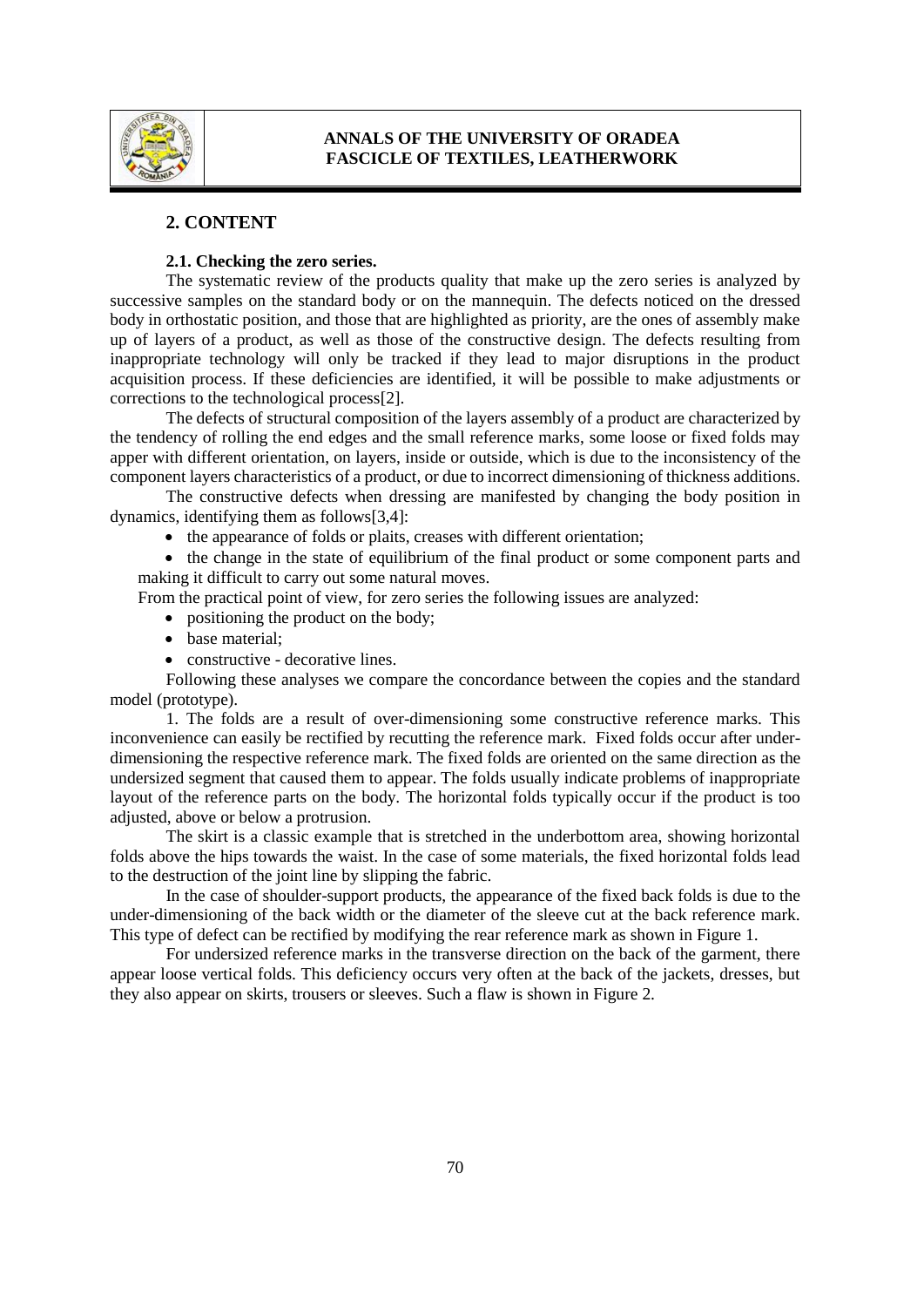



*Fig. 1 Example of fixed horisontal folds* 



*Fig. 2 Example of vertical folds*

The oblique folds appear when placing the product on the body, and in order to rectify this deficiency it is necessary to increase the cut of the sleeve in front or at the back and increase the length of the shoulder line as in figure 3.



*Fig. 3 Example of oblique folds*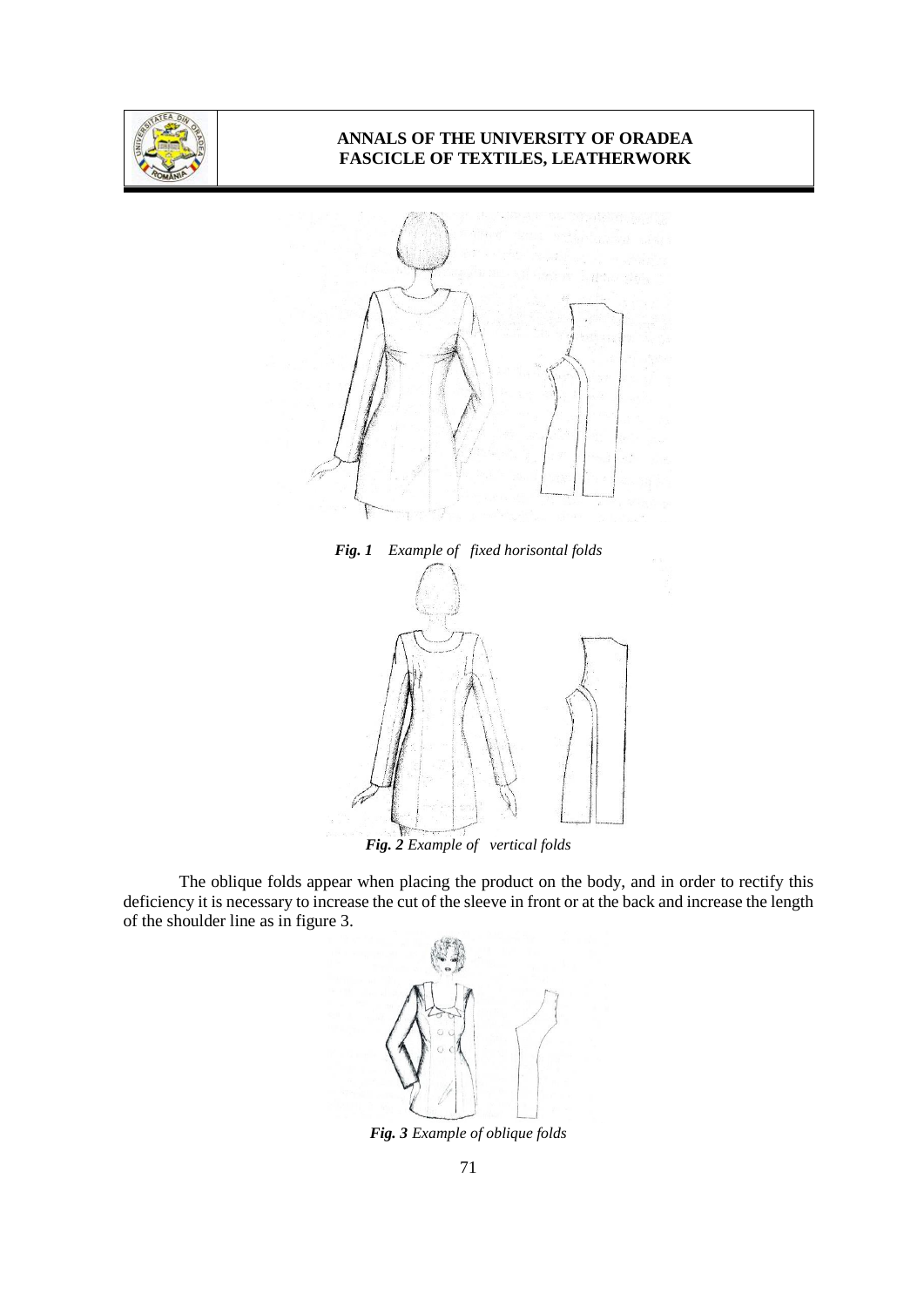



*Fig. 4 Example of radial folds*

If the design was incorrectly executed in the case of inside folds of constructive modeling in the areas of the nipple, abdominal, buttocks or shoulder prominencies, the tensioning forces concentrate on the protruding area forming radial folds. Correction of this deficiency is done as shown in Figure 4. In the case of waist-type products, this type of folds appear around the limb joints when the textile material is less elastic and the cross-sectional dimensions of the reference marks are relatively reduced.[5]

2. The equilibrium of the product represents the perfect match of the product with the body, as well as the influence on the arrangement of the product on the body. The product must be arranged in the same way on the symmetrical elements of the product. The equilibrium defects are characterized by the tendency of the product to twisting towards the front or back. These defects are manifested by overlapping or removing the product opening lines in front, lifting or semi-lowering the front end or back end line, deflection of the lateral stitch line to the front or back of the product and moving the shoulder line to the front or back. This defect is rectified by redesigning the back or front patters as appropriate.

3. The proper positioning of the product on the body is characterized by the absence of folds (creases) placed diagonally in the direction of the warp or weft.

4. The influence of the textile material is highlighted in the case of inappropriate choice of the material inconsistent with the chosen model, as well as by defects caused by not considering the sense of positioning the patterns on the material. For refrence marks that have to keep the direction of the warp, its non-compliance either due to printing errors or due to special design effects, result in bent reference marks that eventually manifest by changing the finish of the product, through curls or wrinkles, defects that are accentuating after first uses and washes of the product. For almost all the reference marks for the main perimetesr of the body, the position of the woof should be parallel to the horizontal plan. Failure to follow the weft direction for the main perimeter causes the product to be tightened on the symmetry lines, which can be seen by the appearance of fixed folds on the horizontal direction.

5. The influence of the constructive-decorative lines can be highlighted as follows: in order for the product to correspond to the spatial form of the human body, it is necessary to obtain certain lines made by joining with a structural or/and decorative role, through pleats or inside folds forming the silhouette of the product.

Most of the times the joints on the symmetry line of the back, from the middle of the front, on the side seams of the trousers, are positioned in the direction of maximum dimensional stability, respectively in the direction of the warp. For a product with shoulder support, the shoulder stitch is positioned just above it, and the inside folds are oriented towards the area that shapes it. Failure to observe the position of the shoulder by oversizing the back height leads to the appearance of loose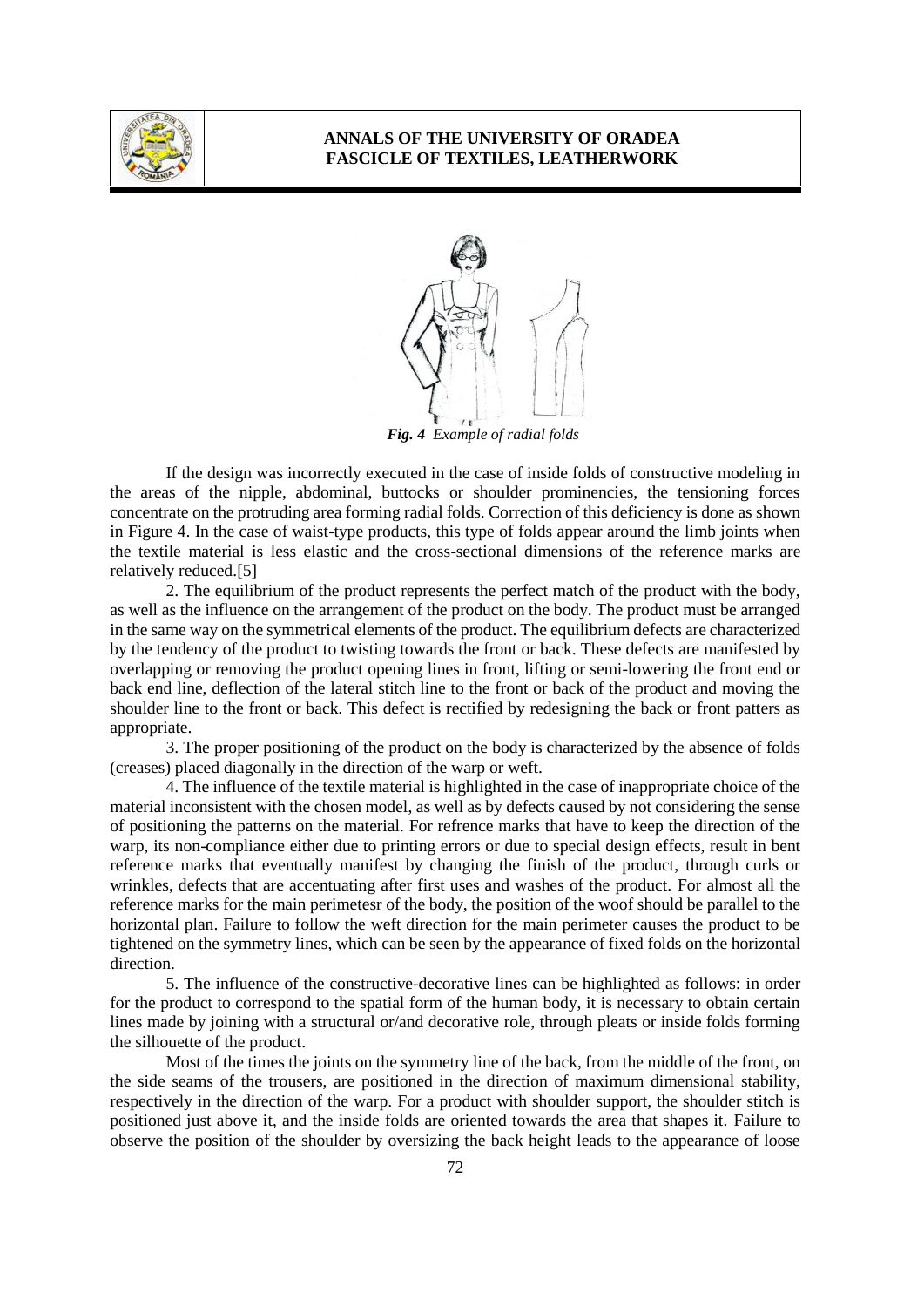

horizontal folds in the upper part of the back (see Figure 5). Also in the case of this type of defect that occurs on the front part of the product it should solved in the same way.

If the product does not fit properly on the support area, if the product pressure is uneven, there are tensions leading to oblique folds. For example, for shoulder-based products, these folds may appear in the support area if the shoulder line inclination is too large or too small - Figure 6.[6]



*Fig. 5 Example of horizontal folds in the upper part of the back* 



 *Fig. 6 Example of shoulder line inclination*

The following defects may occur on the neckline cut [7]:

- loose folds when the neckline cut is under-dimensioned and its rectification consists in raising the neckline contour to the front and back pattern with the necessary value;
- the radial folds from the neckline cut to the outside indicate that the neckline is too fixed to the perimeter of the neck, and its correction consists in lowering the contour of the neckline to the front and back pattern with the necessary value;
- the folds diagonally oriented when the collar is placed on the body, it requires to rectify the size of the neckline cut in the back and to increase the shoulder line dimensions with the same value.

The terminal line of products, which must be positioned at equal distances from a horizontal plan, can be modified due to problems of product placement on the body, uncorrelation between product dimension and product size, non-compliance with the positioning direction of the patterns on the fabric, as well as due to the poor construction of the patterns. In the case of vertical folds or pleats,